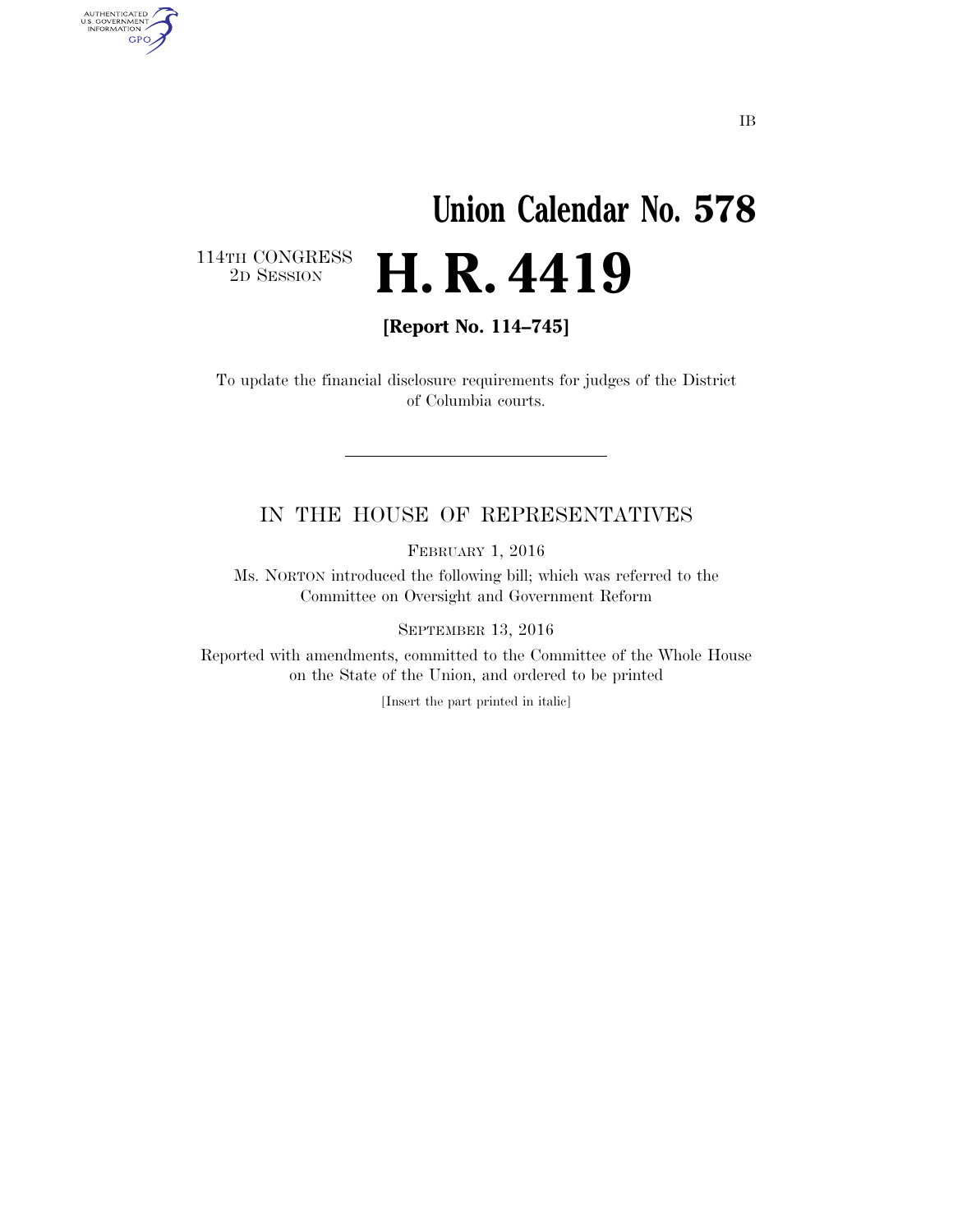## **A BILL**

2

To update the financial disclosure requirements for judges of the District of Columbia courts.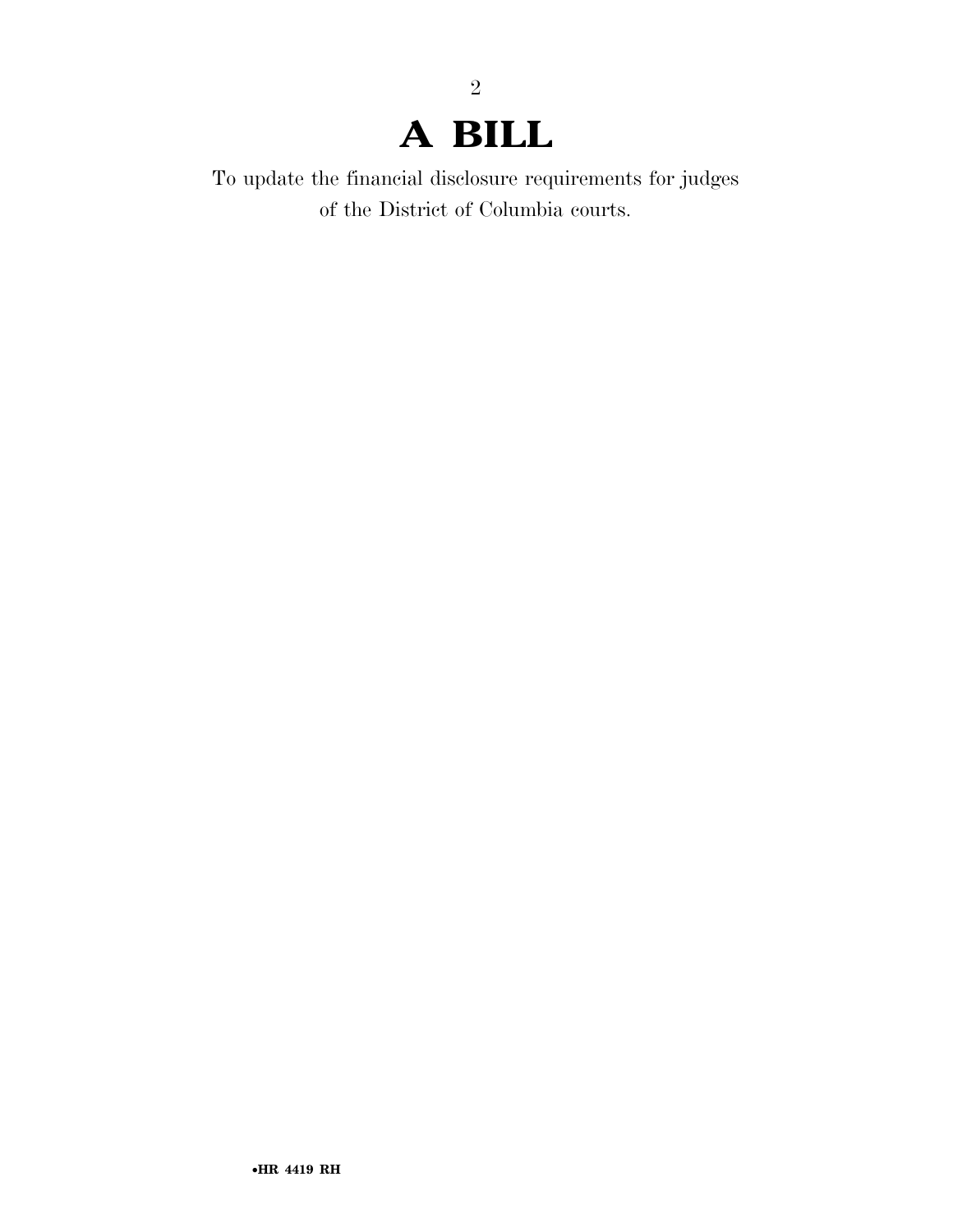*Be it enacted by the Senate and House of Representa- tives of the United States of America in Congress assembled,*  **SECTION 1. SHORT TITLE.** 

 This Act may be cited as the ''District of Columbia Judicial Financial Transparency Act''.

 **SEC. 2. FINANCIAL DISCLOSURE REQUIREMENTS FOR JUDGES OF DISTRICT OF COLUMBIA COURTS.** 

(a) REQUIREMENTS DESCRIBED.—Section 11–1530,

D.C. Official Code, is amended to read as follows:

#### **''§ 11–1530. Financial statements**

11 ''(a) Pursuant to such rules as the Commission shall promulgate, each judge of the District of Columbia courts shall, within one year following the date of enactment of the District of Columbia Court Reorganization Act of 1970 and at least annually thereafter, file with the Com-mission a report containing the following information:

 $\frac{17}{2}$   $\frac{17}{2}$   $\frac{17}{2}$  The source, type and amount of the judge's income which exceeds \$200 (other than in- come from the United States government and in- come referred to in subparagraph (C)) for the period covered by the report.

22 "(B) The source and type of the judge's spouse's income which exceeds \$1,000 (other than income from the United States government and in-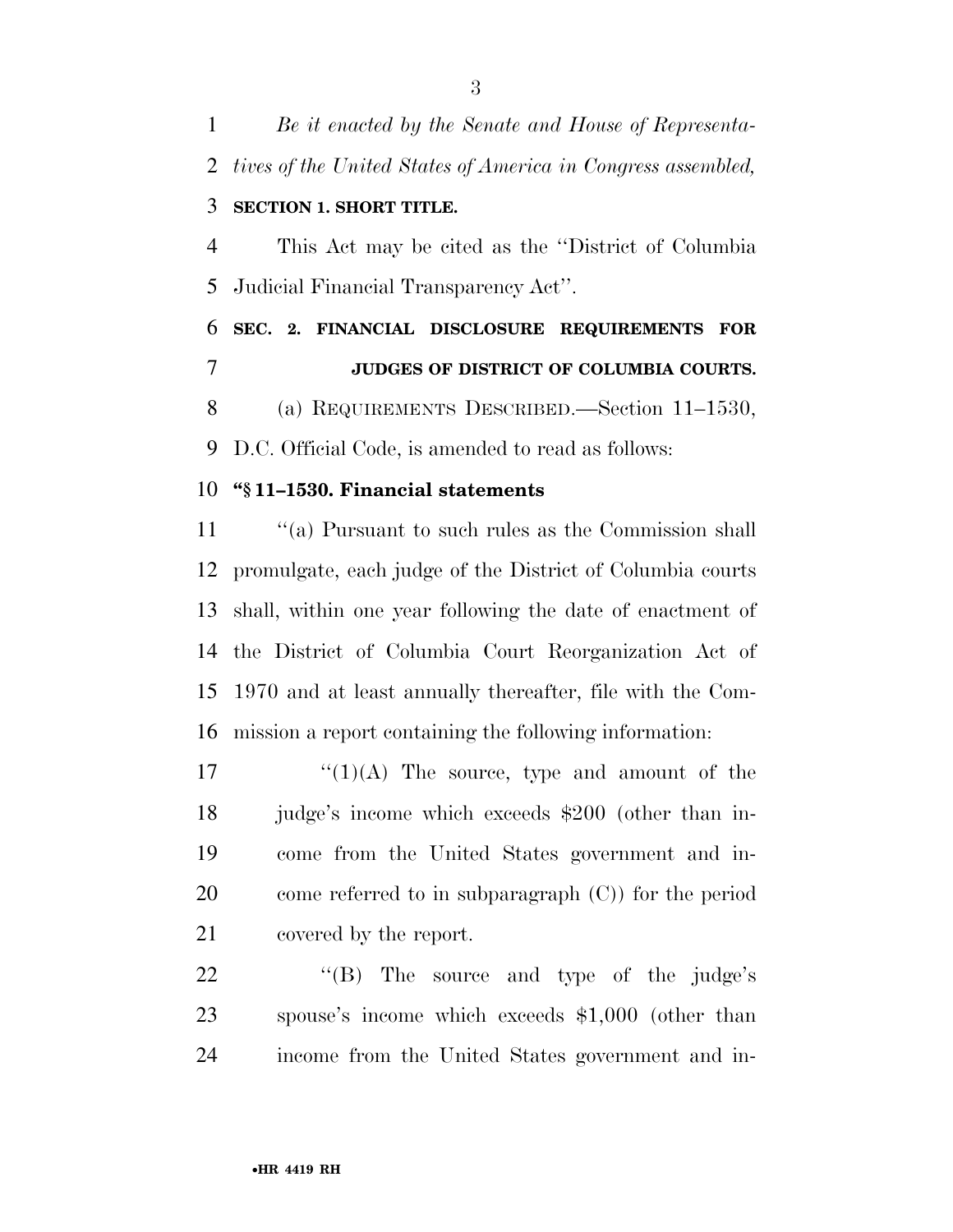| $\mathbf{1}$   | come referred to in subparagraph $(C)$ ) for the period |
|----------------|---------------------------------------------------------|
| $\overline{2}$ | covered by the report.                                  |
| 3              | "(C) The source and type of income which con-           |
| $\overline{4}$ | sists of dividends, rents, interest, and capital gains  |
| 5              | received by the judge and the judge's spouse during     |
| 6              | such period which exceeds \$200 in amount or value,     |
| $\overline{7}$ | and an indication of which of the following cat-        |
| 8              | egories the amount or value of such item of income      |
| 9              | is within—                                              |
| 10             | "(i) not more than $$1,000$ ,                           |
| 11             | "(ii) greater than $1,000$ but not more than            |
| 12             | \$2,500,                                                |
| 13             | "(iii) greater than $$2,500$ but not more               |
| 14             | than $$5,000,$                                          |
| 15             | "(iv) greater than $$5,000$ but not more                |
| 16             | than $$15,000,$                                         |
| 17             | "(v) greater than $$15,000$ but not more                |
| 18             | than $$50,000,$                                         |
| 19             | "(vi) greater than $$50,000$ but not more               |
| 20             | than $$100,000,$                                        |
| 21             | "(vii) greater than $$100,000$ but not more             |
| 22             | than $$1,000,000,$                                      |
| 23             | "(viii) greater than $$1,000,000$ but not               |
| 24             | more than $$5,000,000$ , or                             |
| 25             | "(ix) greater than $$5,000,000$ .                       |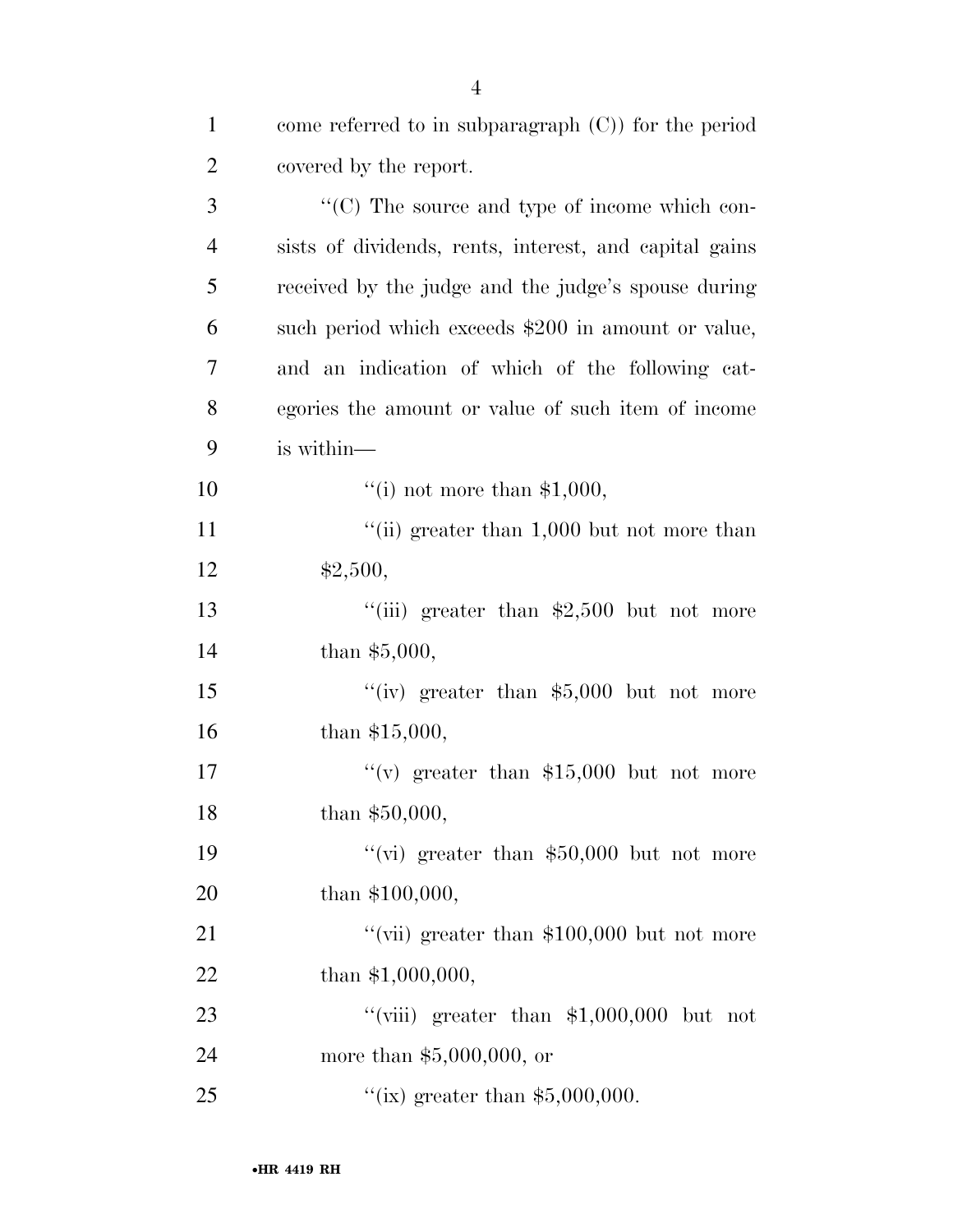1 ''(2) The name and address of each private foundation or eleemosynary institution, and of each business or professional corporation, firm, or enter- prise in which the judge was an officer, director, proprietor, or partner during such period.

 ''(3) The identity and category of value (as set forth in subsection (b)) of each liability of \$10,000 or more owed by the judge or by the judge and the judge's spouse jointly at any time during such pe-riod.

 $\frac{1}{4}$  The source and value of all gifts in the ag- gregate amount or value of \$250 or more from any single source received by the judge during such pe- riod, except gifts from the judge's spouse or any of the judge's children or parents.

 ''(5) The identity of each trust in which the judge held a beneficial interest having a value of \$10,000 or more at any time during such period, and in the case of any trust in which the judge held any beneficial interest during such period, the iden-21 tity, if known, of each interest in real or personal property in which the trust held a beneficial interest having a value of \$10,000 or more at any time dur- ing such period. If the judge cannot obtain the iden-25 tity of the trust interest, the judge shall request the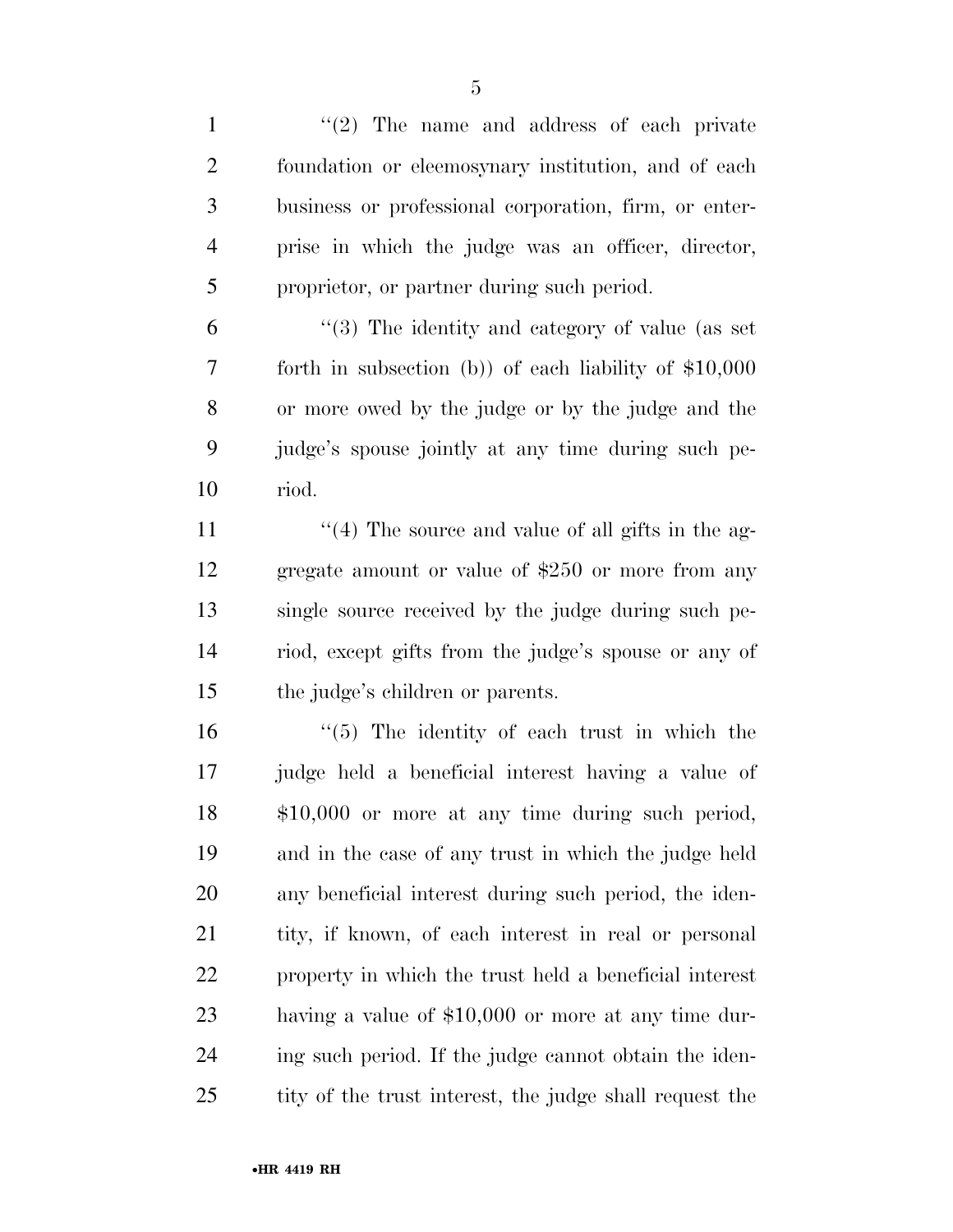trustee to report that information to the Commis-sion.

 ''(6) The identity and category of value (as set forth in subsection (b)) of each interest in real or personal property having a value of \$10,000 or more which the judge owned at any time during such pe-riod.

8 "(7) The amount or value and source of each honorarium of \$250 or more received by the judge and the judge's spouse during such period.

11 ''(8) The source and amount of all money, other than that received from the United States govern- ment, received in the form of an expense account or as reimbursement for expenditures from any source aggregating more than \$250 during such period.

16 ''(9) The source and amount of all waivers or partial waivers of fees or charges accepted by the judge on behalf of the judge or the judge's spouse, domestic partner, or guest during such period.

 ''(b) For purposes of paragraphs (3) and (6) of sub- section (a), the categories of value set forth in this sub-section are—

''(1) not more than \$15,000;

24  $(2)$  greater than \$15,000 but not more than \$50,000;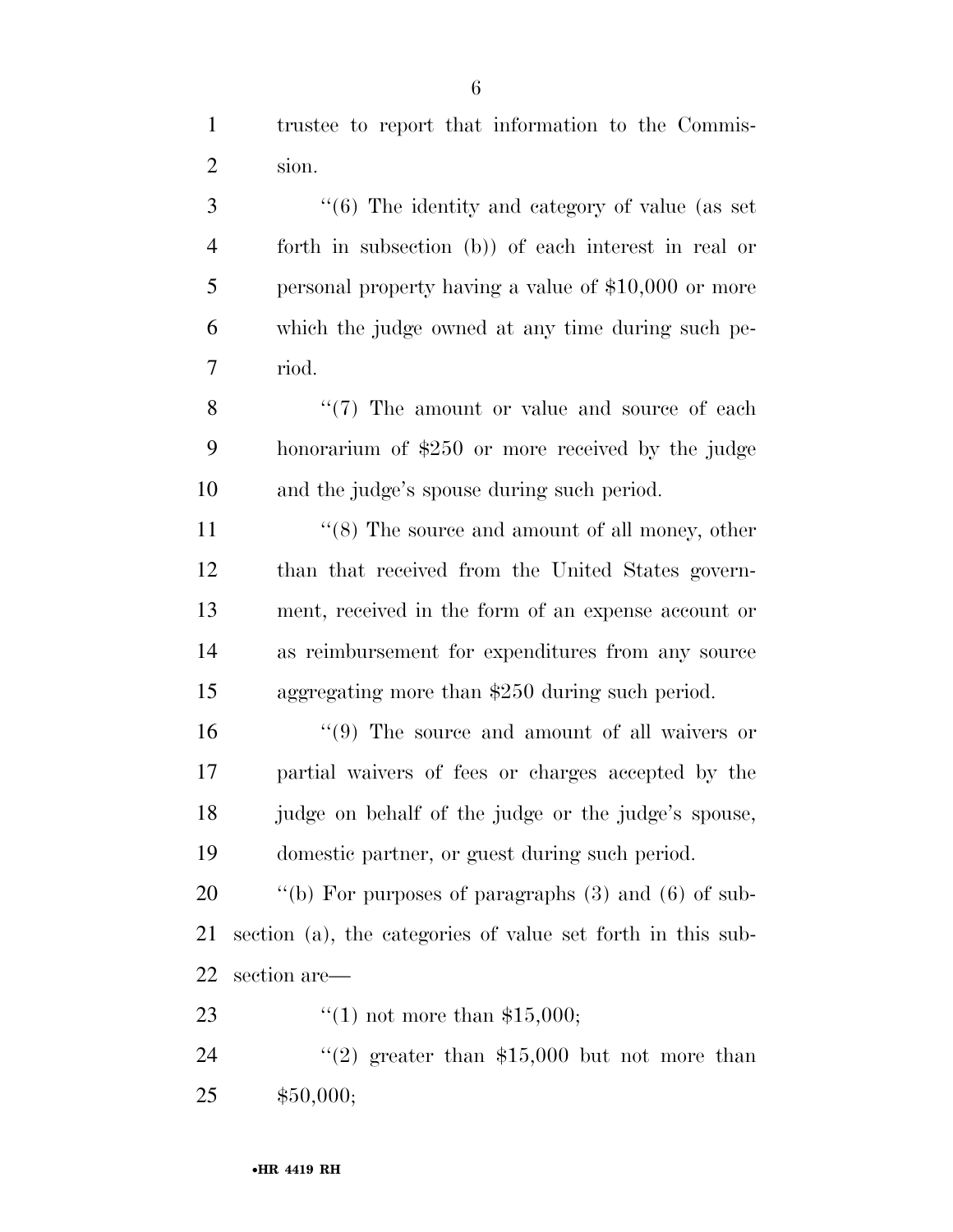| $\mathbf{1}$   | "(3) greater than $$50,000$ but not more than                |
|----------------|--------------------------------------------------------------|
| $\overline{2}$ | \$100,000;                                                   |
| 3              | $(4)$ greater than \$100,000 but not more than               |
| $\overline{4}$ | \$250,000;                                                   |
| 5              | "(5) greater than $$250,000$ but not more than               |
| 6              | \$500,000;                                                   |
| $\tau$         | $(6)$ greater than \$500,000 but not more than               |
| 8              | \$1,000,000;                                                 |
| 9              | "(7) greater than $$1,000,000$ but not more                  |
| 10             | than $$5,000,000;$                                           |
| 11             | "(8) greater than $$5,000,000$ but not more                  |
| 12             | than $$25,000,000;$                                          |
| 13             | "(9) greater than $$25,000,000$ but not more                 |
| 14             | than $$50,000,000;$ and                                      |
| 15             | "(10) greater than $$50,000,000$ .                           |
| 16             | $``(e)(1)$ Reports filed pursuant to this section shall,     |
| 17             | upon written request, and notice to the reporting judge      |
| 18             | for purposes of making an application to the Commission      |
| 19             | for a redaction pursuant to paragraph $(2)$ , be made avail- |
| 20             | able for public inspection and copying within a reasonable   |
| 21             | time after filing and during the period they are kept by     |
| 22             | the Commission (in accordance with rules promulgated by      |
| 23             | the Commission), and shall be kept by the Commission         |
| 24             | for not less than three years.                               |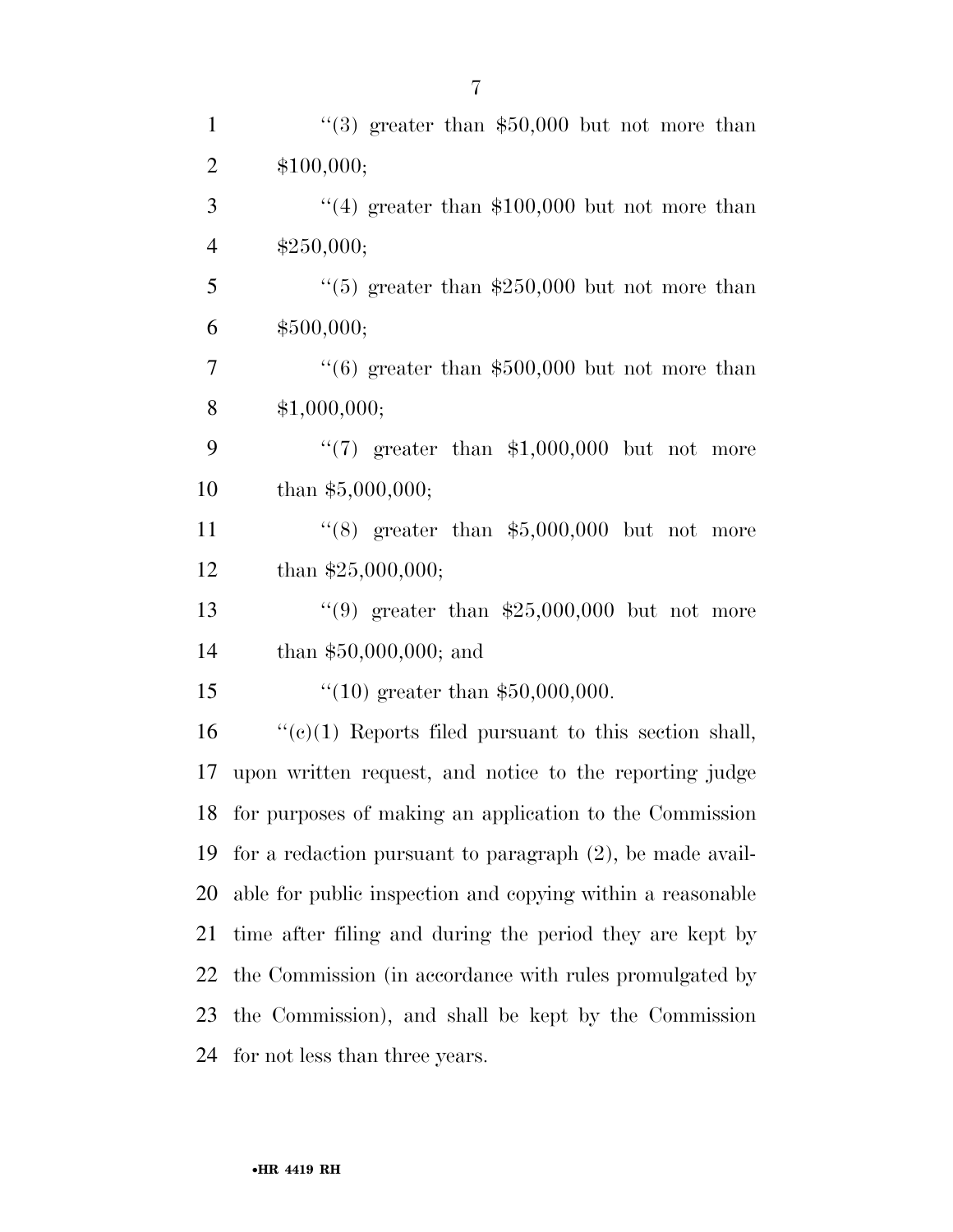''(2) This section does not require the public avail- ability of reports filed by a judge if upon application by the reporting judge, a finding is made by the Commission that revealing personal and sensitive information could en- danger that judge or a family member of that judge, ex- cept that a report may be redacted pursuant to this para-graph only—

 ''(A) to the extent necessary to protect the indi- vidual who filed the report or a family member of that individual; and

11 ''(B) for as long as the danger to such indi-vidual exists.

 ''(d) The intentional failure by a judge of a District of Columbia court to file a report required by this section, or the filing of a fraudulent report, shall constitute willful misconduct in office and shall be grounds for removal from 17 office under section  $11-1526(a)(2)$ .".

 (b) EFFECTIVE DATE.—The amendment made by subsection (a) shall apply with respect to reports filed under section 11–1530, D.C. Official Code, that cover pe-riods beginning during or after 2016.

### *SEC. 3. AUTHORITY OF PROBATE DIVISION TO USE MAG-ISTRATE JUDGES.*

 *(a) IN GENERAL.—Section 11–1732(j)(5), District of Columbia Official Code, is amended by striking ''Family*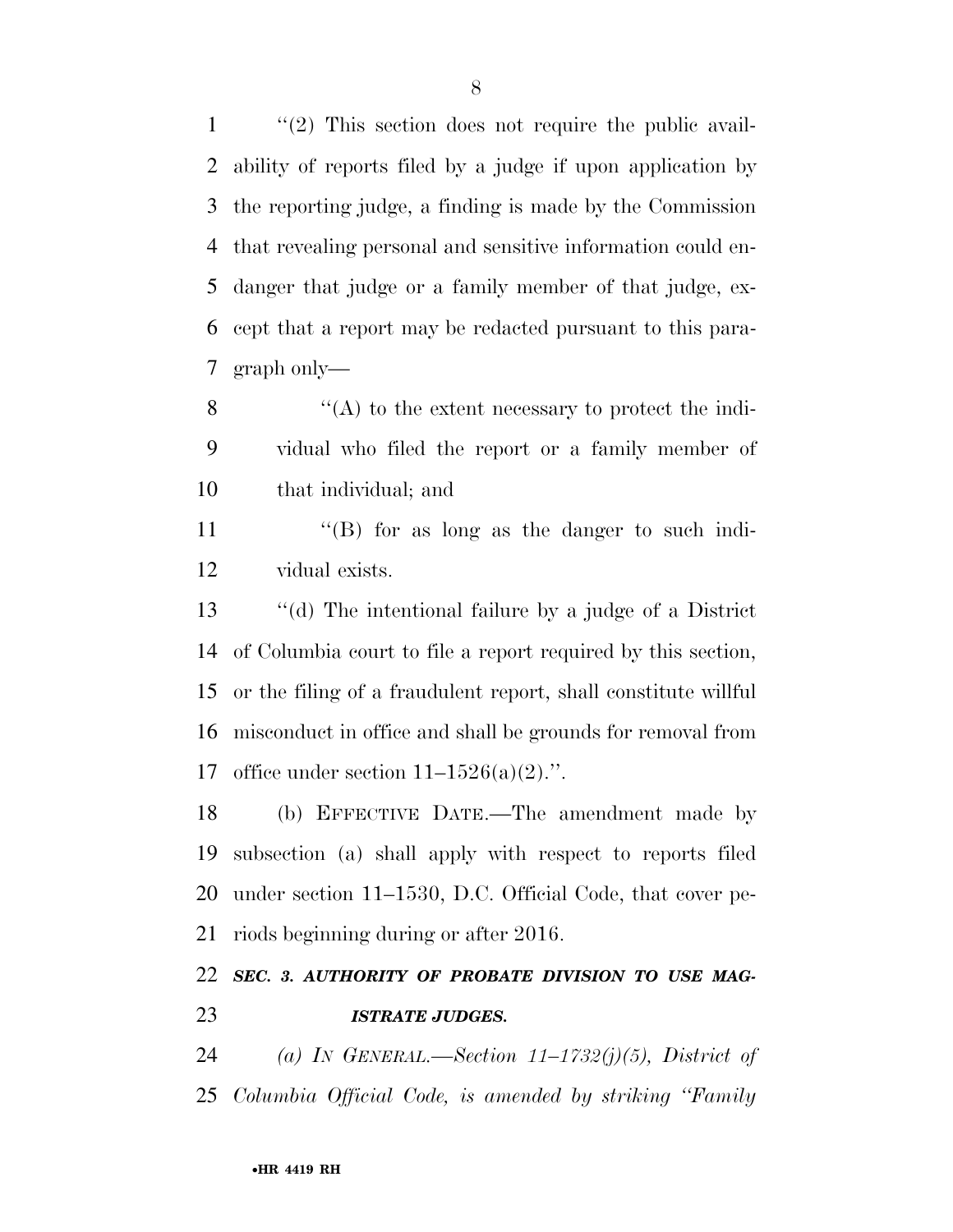*Divisions'' and inserting ''Probate Divisions, and the Fam-ily Court,''.* 

 *(b) TECHNICAL AND CONFORMING AMENDMENT.—Sec- tion 11–1732(j)(4)(A), District of Columbia Official Code, is amended by striking ''Family Division'' and inserting ''Family Court''.* 

#### *SEC. 4. AUTHORITY OF DISTRICT OF COLUMBIA COURTS TO ACCEPT CERTAIN TYPES OF PAYMENTS.*

 *(a) IN GENERAL.—Subchapter III of chapter 17 of title 11, District of Columbia Code, is amended by adding at the end the following:* 

### *''§ 11–1748. Authority of courts to accept certain types of payments*

 *''(a) DEFINITIONS.—In this section, the term 'elec-tronic funds transfer'—* 

 *''(1) means a transfer of funds, other than a transaction by check, draft, or similar paper instru- ment, that is initiated through an electronic terminal, telephone, or computer or magnetic tape for the pur- pose of ordering, instructing, or authorizing a finan-cial institution to debit or credit an account; and* 

 *''(2) includes point of sale transfers, automated teller machine transfers, direct deposit or withdrawal of funds, transfers initiated by telephone, and trans-fers resulting from debit card transactions.*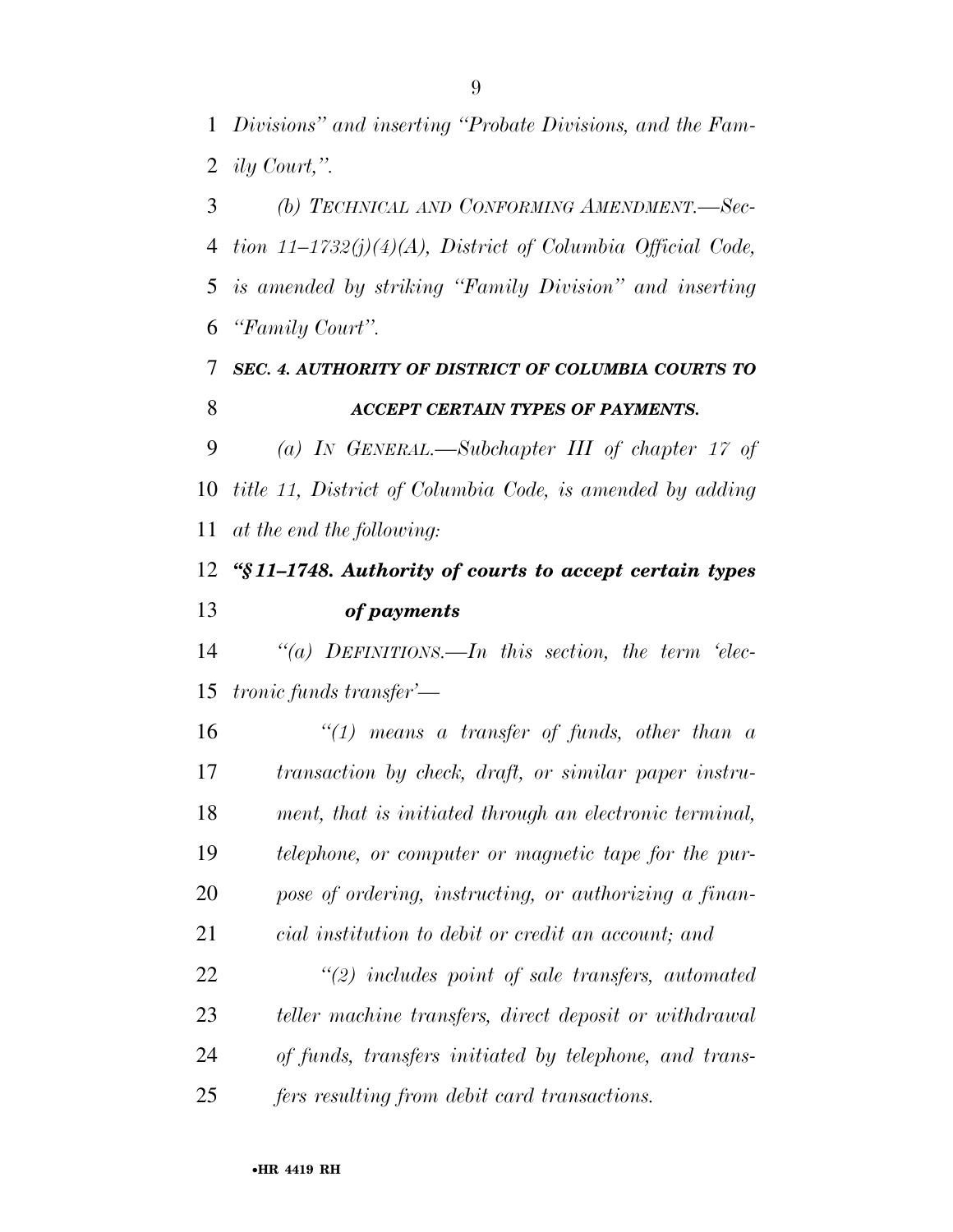| 1              | "(b) AUTHORITY TO ACCEPT CREDIT CARD PAYMENTS         |
|----------------|-------------------------------------------------------|
| 2              | AND ELECTRONIC FUNDS TRANSFERS.-                      |
| 3              | "(1) IN GENERAL.—The District of Columbia             |
| $\overline{4}$ | courts may accept payment of fines, fees, escrow pay- |
| 5              | ments, restitution, bonds, and other payments to the  |
| 6              | courts by credit card or electronic funds transfer.   |
| 7              | "(2) USE OF VENDORS AND THIRD PARTY PRO-              |
| 8              | VIDERS.—The Executive officer—                        |
| 9              | $\lq (A)$ may contract with a bank or credit          |
| 10             | card vendor, or other third party provider, for       |
| 11             | purposes of accepting payments by credit card or      |
| 12             | electronic funds transfer; and                        |
| 13             | "(B) shall make every effort to find the low-         |
| 14             | est cost vendor for purposes of accepting such        |
| 15             | <i>payments.</i>                                      |
| 16             | "(3) RESPONSIBILITY FOR PAYING FEES.-Under            |
| 17             | any contract entered into under paragraph (2), the    |
| 18             | person making the payment shall be responsible for    |
| 19             | covering any fee or charge associated or imposed with |
| 20             | respect to the method of payment.                     |
| 21             | "(4) COMPLETION OF PAYMENT.—If a person               |
| 22             | elects to make a payment to the District of Columbia  |
| 23             | courts by a method authorized under paragraph $(1)$ , |
| 24             | the payment shall not be deemed to be made until the  |
| 25             | courts receive the funds.                             |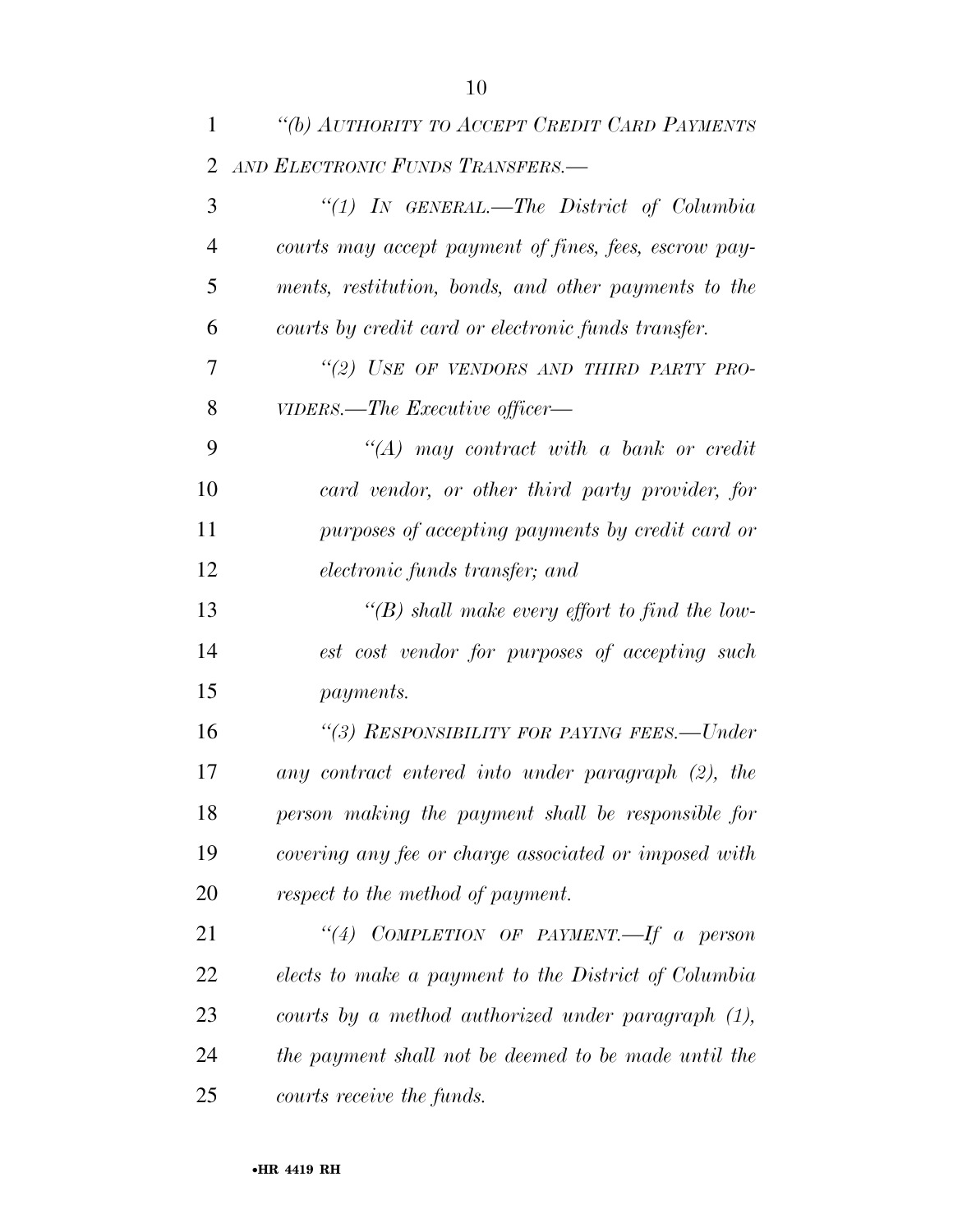| $\mathbf{1}$   | "(c) AUTHORITY TO ACCEPT CHECKS.—                            |
|----------------|--------------------------------------------------------------|
| $\overline{2}$ | "(1) IN GENERAL.—The District of Columbia                    |
| 3              | courts may accept payment of fines, fees, escrow pay-        |
| $\overline{4}$ | ments, restitution, bonds, and other payments to the         |
| 5              | courts by check.                                             |
| 6              | "(2) USE OF CHECK GUARANTEE VENDOR.—The                      |
| 7              | <i>Executive Officer</i> —                                   |
| 8              | $\lq (A)$ may contract with a check guarantee                |
| 9              | vendor for purposes of accepting payments by                 |
| 10             | check; and                                                   |
| 11             | "(B) shall make every effort to find the low-                |
| 12             | est cost vendor for purposes of accepting such               |
| 13             | <i>payments.</i>                                             |
| 14             | "(3) RESPONSIBILITY FOR PAYING FEES.—Under                   |
| 15             | any contract entered into under paragraph (2), the           |
| 16             | person making the payment by check shall be respon-          |
| 17             | sible for covering any fee or charge associated or im-       |
| 18             | posed with respect to the method of payment.                 |
| 19             | "(d) LIABILITY FOR NON-PAYMENT.—If a check or                |
|                | 20 other method of payment, including payment by credit      |
| 21             | card, debit card, or charge card, so received is not duly    |
| 22             | paid, or is paid and subsequently charged back to the Dis-   |
|                | 23 trict of Columbia courts, the person by whom such check   |
|                | 24 or other method of payment has been tendered shall remain |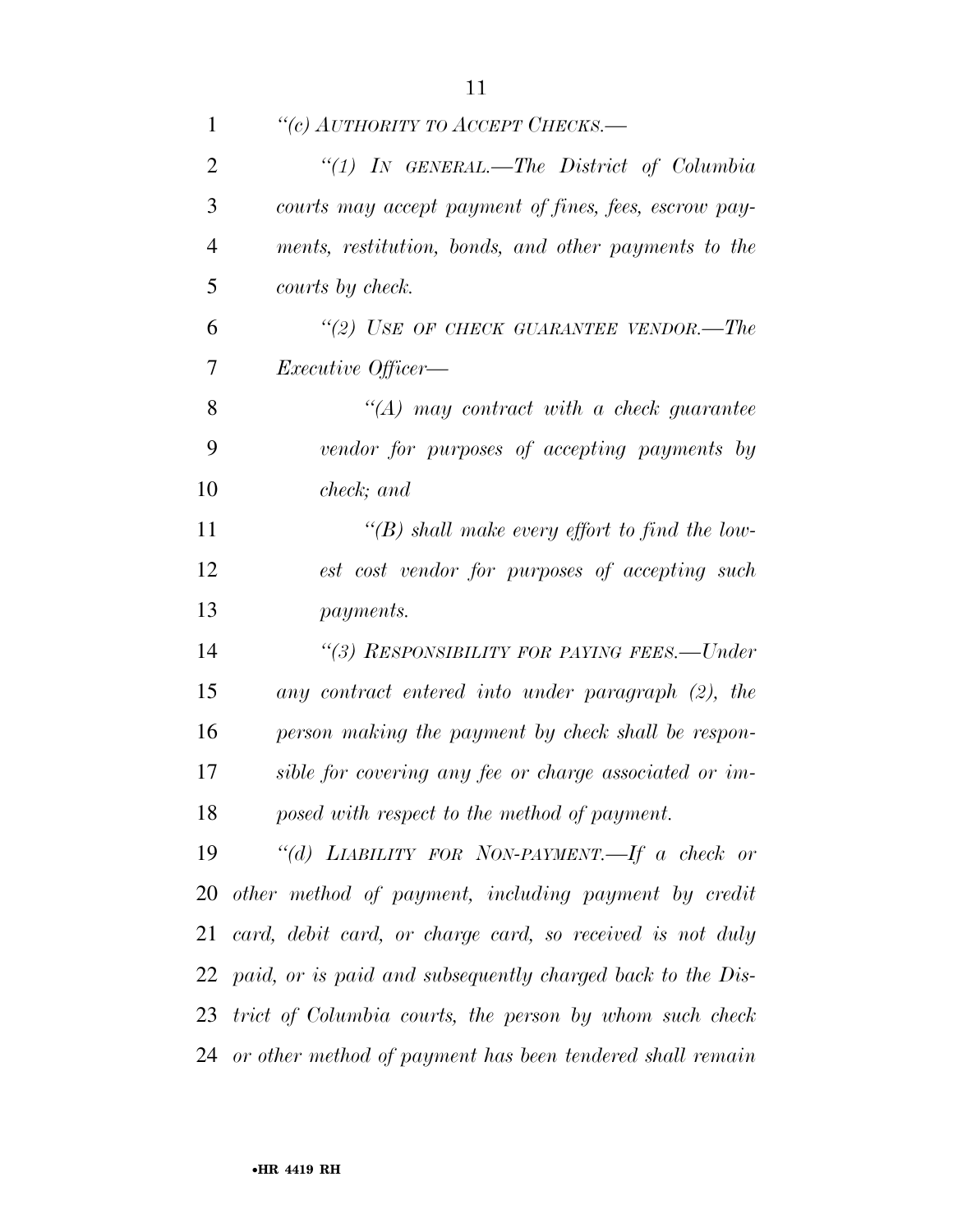| $\mathbf{1}$   | liable for the payment, to the same extent as if such check          |
|----------------|----------------------------------------------------------------------|
| $\overline{2}$ | or other method of payment had not been tendered.".                  |
| 3              | (b) TECHNICAL AND CONFORMING AMENDMENT.—The                          |
| 4              | table of sections for subchapter III of chapter 17 of title          |
| 5              | 11, District of Columbia Code, is amended by adding at               |
| 6              | the end the following:                                               |
|                | "11-1748. Authority of courts to accept certain types of payments.". |
| 7              | SEC. 5. INCREASE IN MAXIMUM AMOUNT IN CONTROVERSY                    |
| 8              | PERMITTED FOR CASES UNDER JURISDIC-                                  |
| 9              | TION OF SMALL CLAIMS AND CONCILIATION                                |
| 10             | <b>BRANCH OF SUPERIOR COURT.</b>                                     |
| 11             | (a) IN GENERAL.—Section 11–1321, District of Co-                     |
| 12             | lumbia Official Code, is amended by striking "\$5,000" and           |
| 13             | inserting " $$10,000$ ".                                             |
| 14             | (b) EFFECTIVE DATE.—The amendment made by sub-                       |
| 15             | section (a) shall apply to any case filed in the Superior            |
|                | 16 Court of the District of Columbia on or after the date of         |
|                | 17 enactment of this Act.                                            |
| 18             | SEC. 6. AUTHORITY TO APPROVE COMPENSATION OF AT-                     |
| 19             | TORNEYS IN EXCESS OF MAXIMUM AMOUNT.                                 |
| 20             | (a) IN GENERAL.—                                                     |
| 21             | (1) CRIMINAL DEFENSE APPOINTMENTS.-Sec-                              |
| 22             | tion $11-2604(c)$ , District of Columbia Official Code,              |
| 23             | is amended by striking the last sentence and inserting               |
| 24             | the following: "Each chief judge may delegate such                   |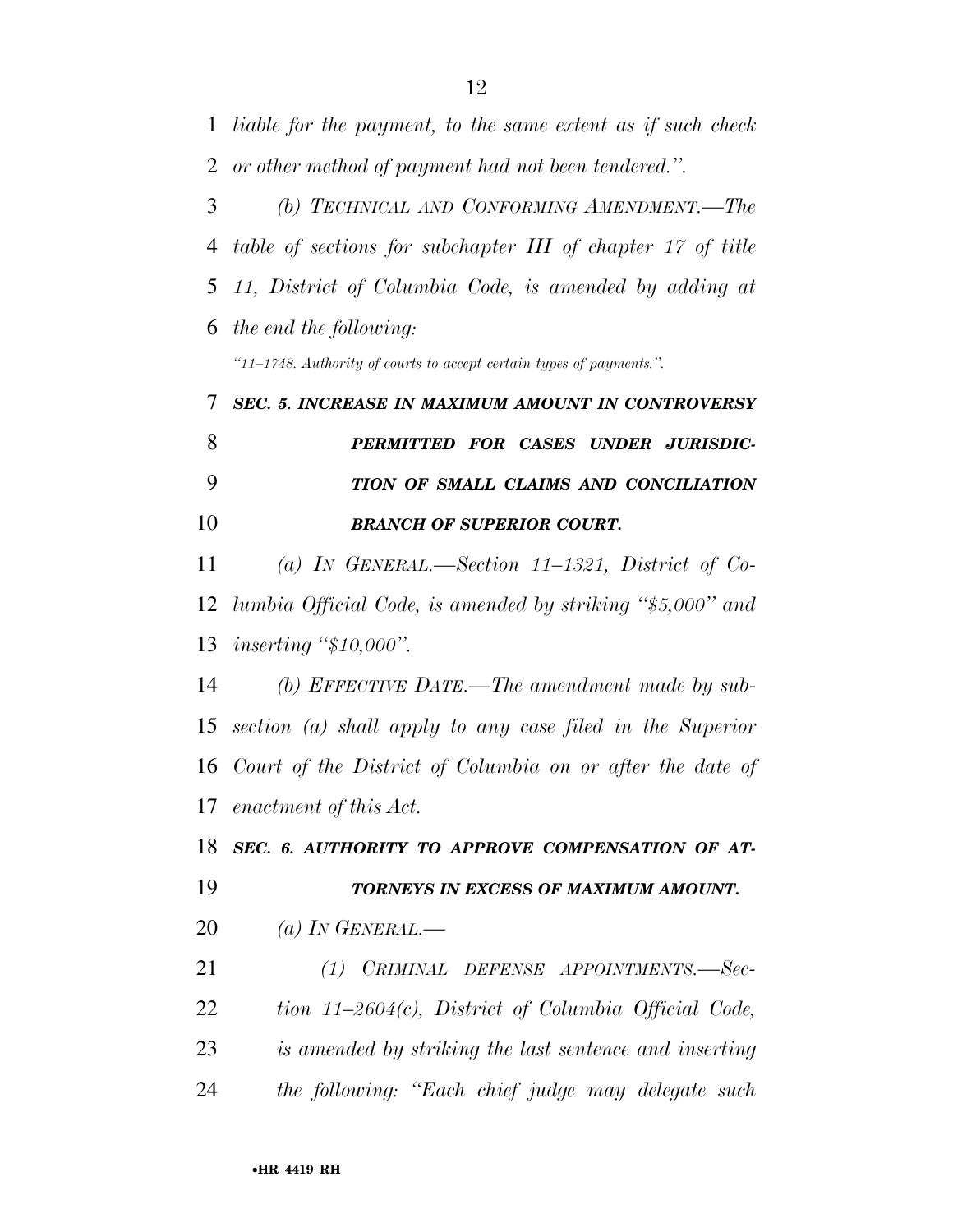| 1              | approval authority to an active or senior judge in the         |
|----------------|----------------------------------------------------------------|
| $\overline{2}$ | court in which the chief judge sits.".                         |
| 3              | (2) CHILD ABUSE AND NEGLECT APPOINT-                           |
| 4              | MENTS.—Section $16-2326.01(f)$ , District of Columbia          |
| 5              | Official Code, is amended—                                     |
| 6              | (A) by striking " $(f)(1)$ " and inserting " $(f)$ ";          |
| 7              | $(B)$ by striking paragraph $(2)$ ; and                        |
| 8              | $(C)$ by adding at the end the following:                      |
| 9              | "Each chief judge may delegate such approval                   |
| 10             | authority to an active or senior judge in the                  |
| 11             | court in which the chief judge sits.".                         |
| 12             | (b) EFFECTIVE DATE.—The amendments made by sub-                |
| 13             | section (a) shall apply with respect to any case or pro-       |
|                | 14 ceeding initiated on or after the date of enactment of this |
|                | 15 <i>Act.</i>                                                 |

Amend the title so as to read: ''A bill to update the financial disclosure requirements for judges of the District of Columbia courts and to make other improvements to the District of Columbia courts.''.